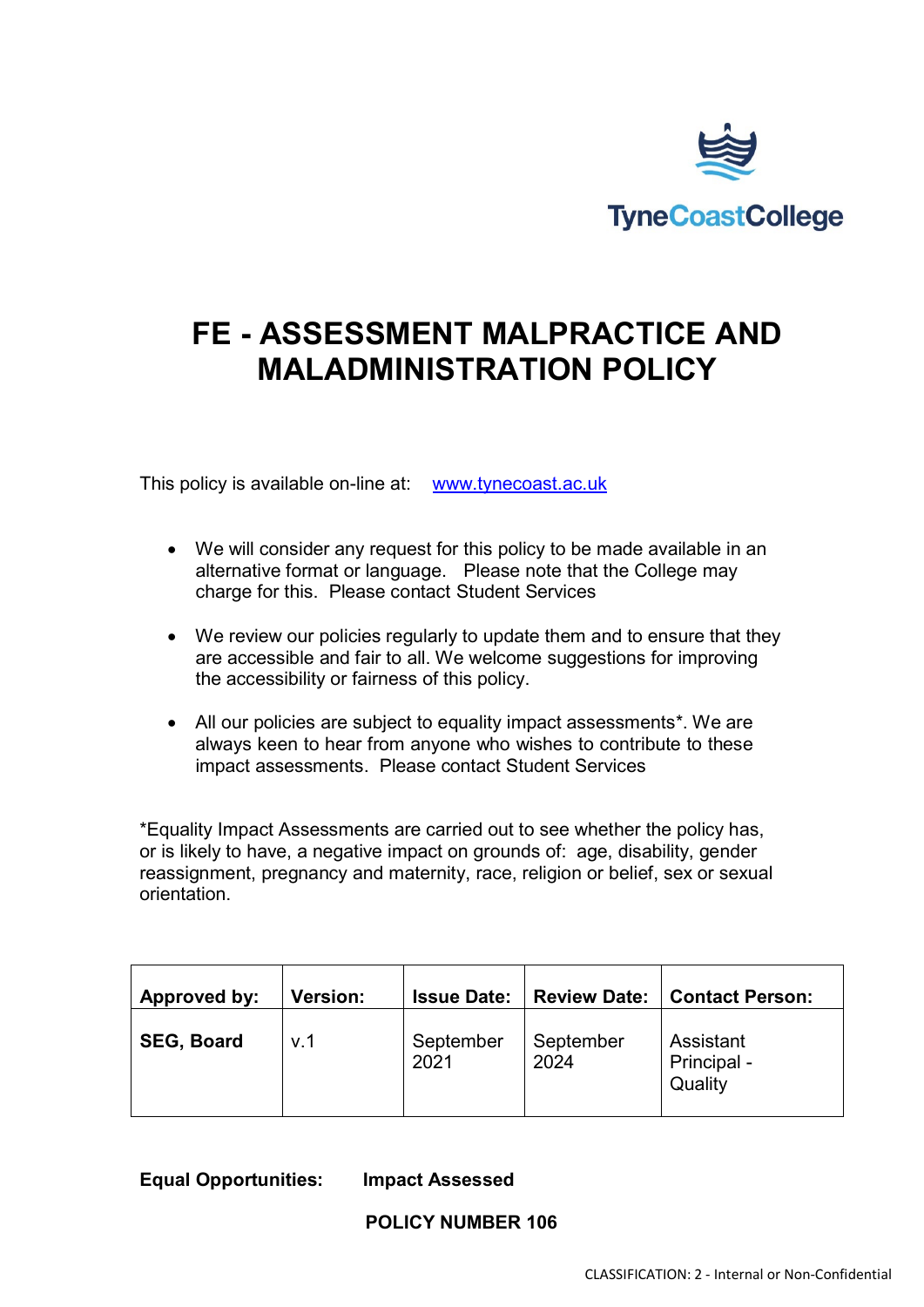## **FE - ASSESSMENT MALPRACTICE AND MALADMINITRATION POLICY**

#### **1. Policy Statement**

Incidents of malpractice/maladministration can potentially lead to students being disadvantaged, can require the conduct of costly and time-consuming investigations and may cause reputational damage to the College. It is therefore desirable to prevent malpractice or maladministration from occurring whenever possible. Where it is not possible to prevent this, cases of suspected or actual malpractice/maladministration should be dealt with quickly, thoroughly and effectively.

#### **2. Scope**

This policy and procedure relate to malpractice/maladministration by college staff and students. It applies to all internal assessments, and all internal and external examinations. Where awarding bodies have their own published procedures, these will take precedence over the College policy and procedures.

#### **3. Legislation**

The Human Rights Act 1998 applies to the operation of this policy.

#### **4. Responsibilities**

All staff have a responsibility to give full and active support for the policy by ensuring:

4.1 The policy is known, understood and implemented.

#### **5. Actions to Implement and Develop Policy**

- 5.1 Recruiting managers should, at the appropriate time, introduce all new members of staff to this policy.
- 5.2 Course teams should use robust internal moderation/verification procedures as detailed in the Internal Verification Policy and **Procedures**
- 5.3 Course teams should use the student induction period, and other appropriate times, to introduce learners to this policy.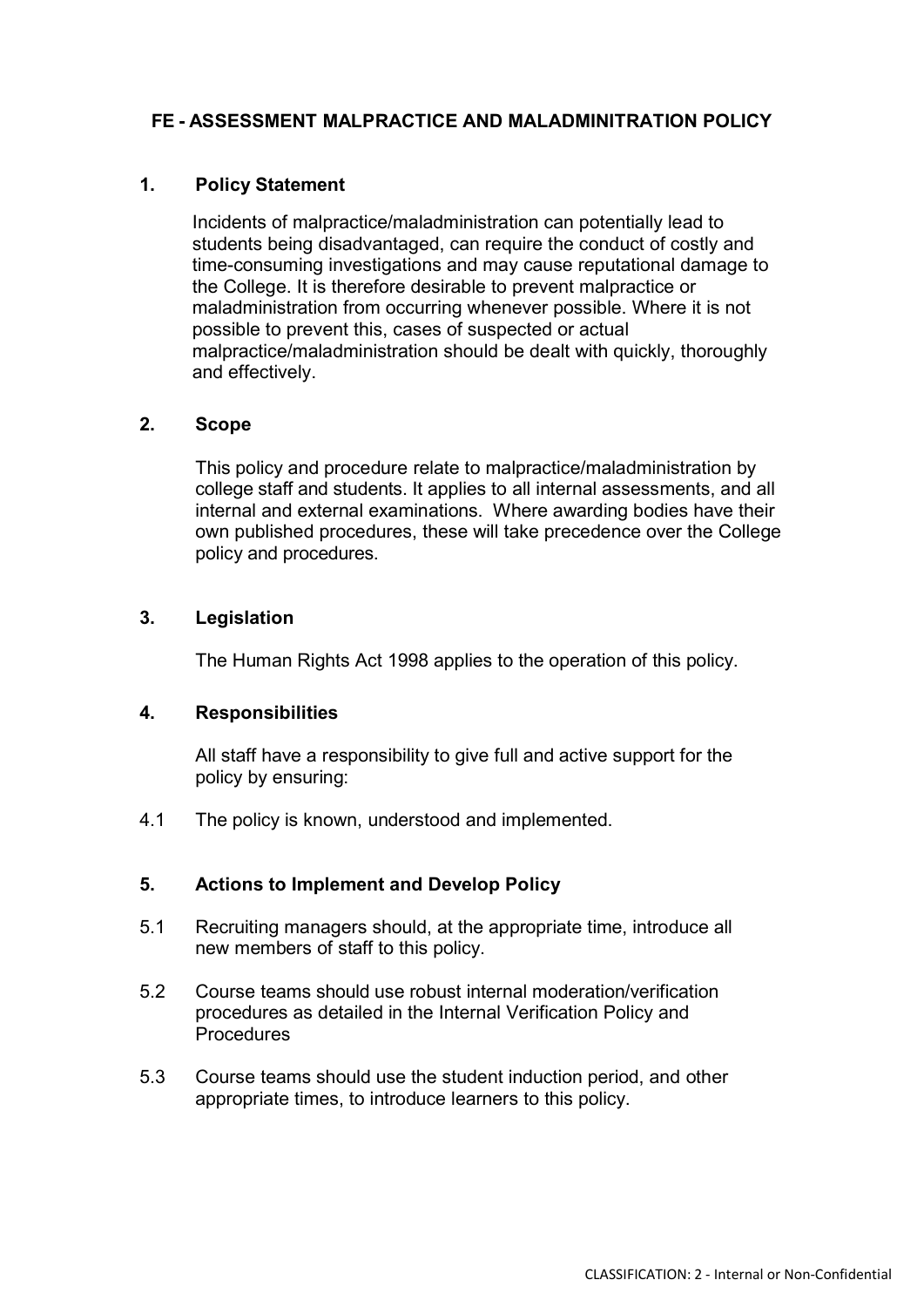## **6. Definitions and Examples**

Malpractice: any deliberate actions, neglect, default or other practice that is in breach of Tyne Coast College and/or awarding body regulations, including any act, default or practice that:

- gives rise to prejudice to candidates; and/or
- compromises public confidence in qualifications; and/or
- compromises, attempts to compromise, or may compromise the process of assessment, the integrity of any qualification or the validity of a result or certificate; and/or
- damages the authority, reputation or credibility of any awarding body we work with, of Tyne Coast College itself, or any officer, employee or agent of any awarding body and/or Tyne Coast College.

Maladministration: any actions, neglect, default or other practice including non-compliance with regulations, that compromises the accreditation or quality assurance process including the integrity of accredited qualifications, the validity of any certificates, or the reputation and credibility of any awarding body or Tyne Coast College.

#### 6.1 College Staff Malpractice/Maladministration:

This includes malpractice or maladministration committed by a member of staff, contractor, volunteer or an individual appointed by Tyne Coast College in another capacity, such as an invigilator, a reader or scribe.

The following are examples of malpractice or maladministration by staff; this list is not exhaustive and other examples of malpractice or maladministration may be considered by the College at its discretion.

- 6.1.1 Breach of security any act which breaks the confidentiality of question papers or exam materials or their electronic equivalents. This could include but is not limited to:
	- failing to keep examination materials secure prior to an examination
	- discussing or revealing information about examinations or assessments that should be kept confidential
	- moving the time or date of fixed examinations beyond the arrangements permitted
	- failing to keep computer files secure that contain candidates' controlled assessments, coursework or non-examination assessments.
- 6.1.2 Deception any act of dishonesty in relation to an examination or assessment. This could include but is not limited to:
	- inventing or changing marks for internally assessed work where there is no actual evidence of the candidates' achievement to justify the marks awarded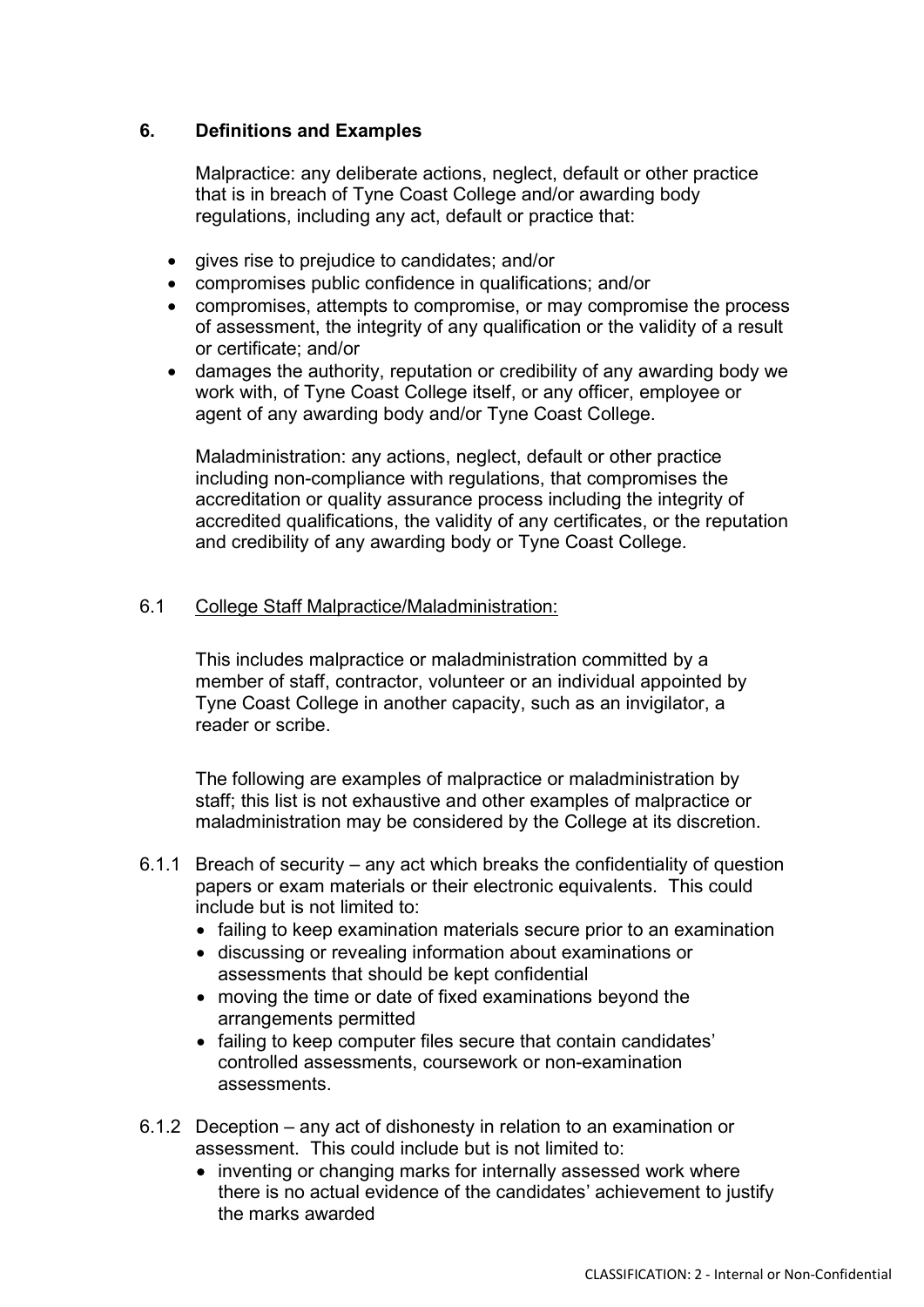- manufacturing of evidence of competence against national standards
- fabricating assessment and/or internal verification records or authentication statements
- substituting one candidate's controlled assessment, coursework or non-examination assessment for another's
- providing misleading or inaccurate information to an awarding body, candidates and/or parents.
- 6.1.3 Improper assistance to candidates any act where assistance is given beyond that permitted by the specification or regulations to a candidate or group of candidates that results in a potential or actual unfair advantage in an examination or assessment. This could include but is not limited to:
	- assisting candidates in the production of controlled assessment, coursework, non-examination assessment or portfolios beyond that permitted by the regulations
	- sharing or lending candidates' controlled assessment, coursework, non-examination assessment with other candidates in a way which allows malpractice to take place
	- assisting or prompting candidates in the production of answers
	- permitting candidates in an examination to access prohibited materials, such as dictionaries or calculators
- 6.1.4 Failure to co-operate with an investigation including:
	- failure to make available information reasonably requested by an awarding body in the course of an investigation, or in the course of deciding whether an investigation is necessary; and/or
	- failure to investigate on request in accordance with the awarding bodies instruction or advice; and/or
	- failure to investigate or provide information according to agreed deadlines
	- failure to immediately report all alleged, suspected or actual incidents of malpractice or maladministration to the awarding body.
- 6.1.5 Failure to adhere to the regulations regarding conduct of controlled assessments, coursework, examinations and non-examination assessments. This could include but is not limited to:
	- failing to ensure that candidates' controlled assessment, coursework, non-examination assessment or work to be completed under controlled conditions is adequately completed, moderated or supervised
	- failure to use the correct tasks/assignments for assessments
	- failing to prevent the introduction of unauthorised material into the examination room
	- granting access arrangements to candidates that do not meet the requirements of access arrangements and reasonable adjustments criteria
	- breaching the published arrangements for the release of examination results
	- inappropriate retention or destruction of certificates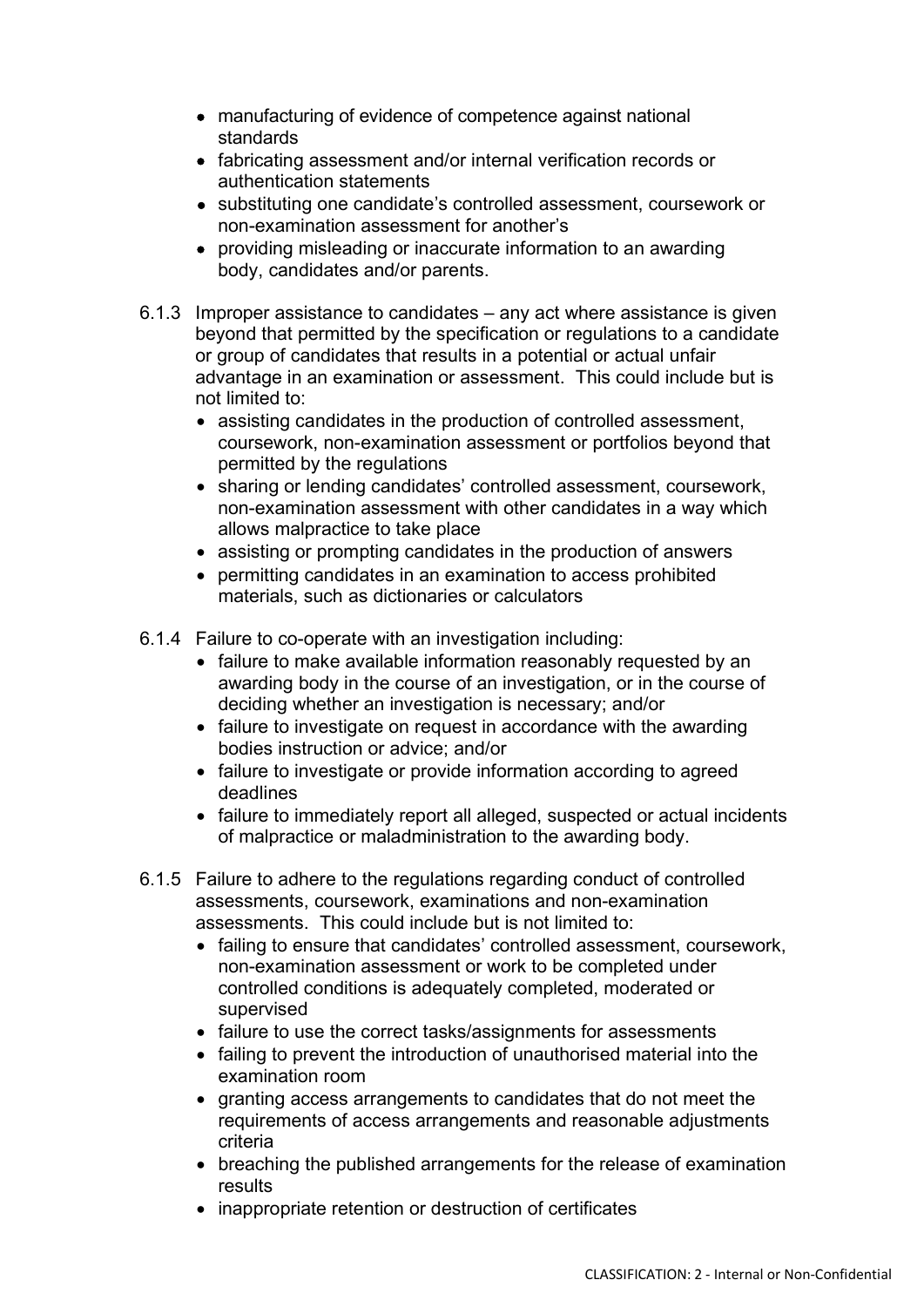• failure to recruit students with integrity, including the recruitment of students that have not met the qualification's minimum entry criteria and/or the recruitment of students who are unable or otherwise unlikely to complete the qualification.

### 6.2 Student Malpractice

This includes any act of malpractice by the student in connection with any examination or assessment, including the preparation and authentication of any controlled assessments, coursework or nonexamination assessments, the presentation of any practical work, compilation of portfolios of assessment evidence and the writing of any examination paper that undermines the assessment process.

The following are examples of malpractice by students; this list is not exhaustive and other instances of malpractice may be considered by the College at its discretion:

- 6.2.1 Plagiarism of any nature; in which case reference should be made to the College's Plagiarism Policy.
- 6.2.2 The alteration or falsification of any results document, including certificates.
- 6.2.3 A breach of the instructions or advice of an invigilator, supervisor or the awarding body in relation to the examination or assessment rules and regulations.
- 6.2.4 Copying from another candidate (including the use of technology to aid copying).
- 6.2.5 Allowing work to be copied e.g. posting work on social media sites prior to an examination or assessment.
- 6.2.6 The deliberate destruction of another candidate's work.
- 6.2.7 Making a false declaration of authenticity in relation to the authorship of controlled assessment, coursework, non-examination assessment or the contents of a portfolio.
- 6.2.8 Allowing others to assist in the production of controlled assessment, coursework, non-examination assessment or assisting others in the production of theirs.
- 6.2.9 Impersonation: pretending to be someone else or arranging for another person to take the place of the candidate in an examination or assessment.
- 6.2.10 Behaving in a manner to undermine the integrity of the examination.

# **7. Procedures to Deal with Malpractice or Maladministration**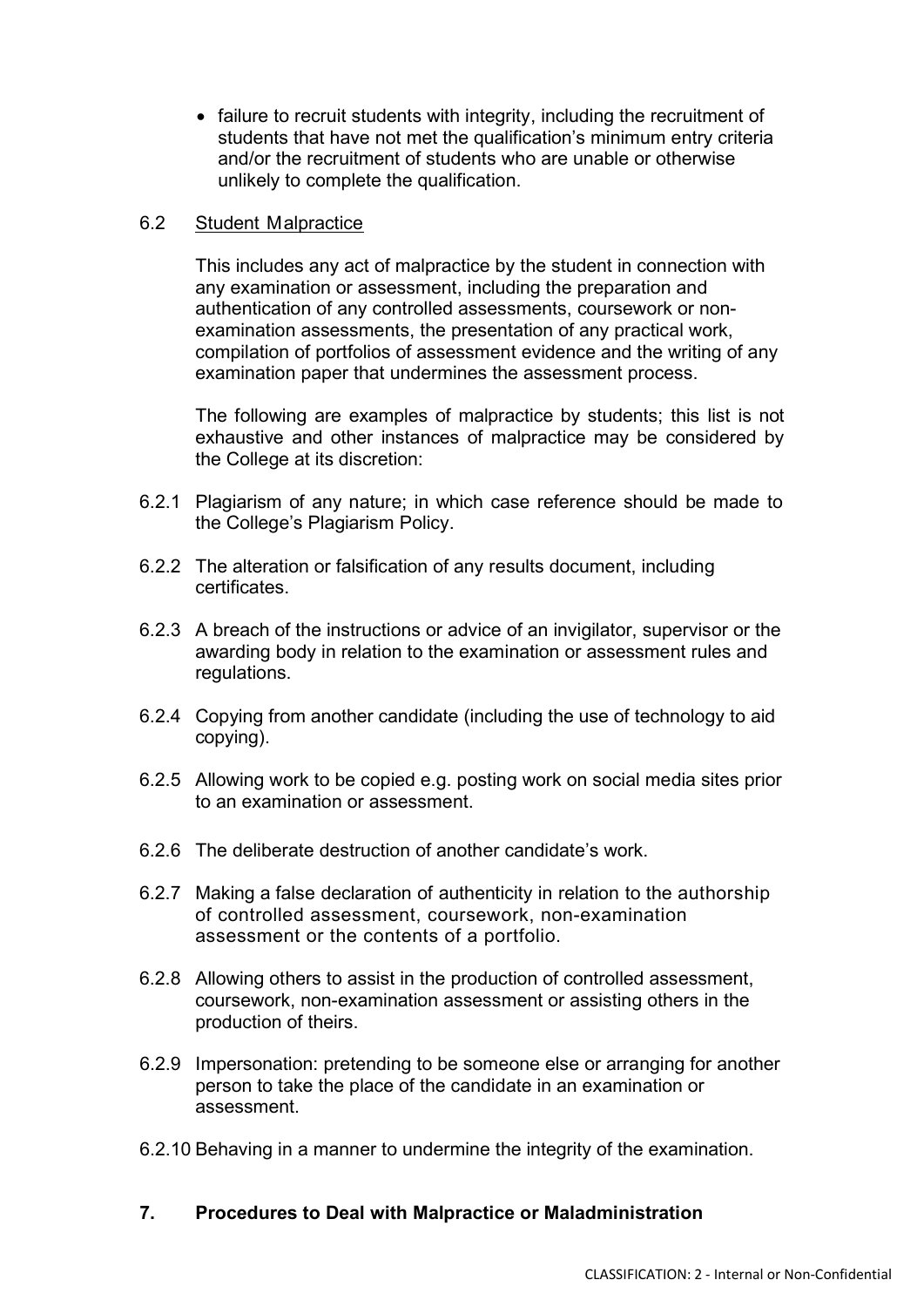- 7.1 In all cases, where the College suspects or discovers malpractice or maladministration it will report the incident to the relevant awarding body immediately. The College will follow all relevant awarding body requirements regarding investigating, reporting on and acting upon outcomes of the investigation.
- 7.2 Where a member of staff is suspected of malpractice, the Executive Director of HR must be informed immediately. Malpractice may be considered Gross Misconduct and the staff disciplinary policy must be invoked.
- 7.3 The Head of Department or Assistant Principal will conduct a preliminary investigation to determine the facts. Where a conflict of interest may be seen to arise this may be delegated to another appropriate senior member of staff.
- 7.4 The College will make the individual(s) aware, in writing, at the earliest opportunity of the nature of the alleged malpractice/maladministration and of possible consequences should it be proven.
- 7.4.1 For staff, the College Staff Disciplinary Policy and Procedure will be followed in conjunction with the Executive Director of HR.
- 7.4.2 For students, the Student Discipline and Positive Behaviour Policy and Procedures will be followed.
- 7.5 Unless otherwise stated by the awarding body procedures, the investigation will proceed through the following stages:
	- 7.5.1 **Preliminary investigation** conducted by the appropriate Head of Department to determine whether a full investigation is necessary. If the allegation appears to have substance, then all assessments by this member of staff should be halted until the investigation is complete and the member of staff may be suspended.
	- 7.5.2 **Full investigation** should it be determined that a full investigation is necessary it shall be conducted by an independent Investigating Officer appointed by the Principal in whose area the allegation occurred.
- 7.6 For cases of student assessment malpractice, reference should be made by the Investigating Officer to other relevant policies in Section 9.
- 7.7 Where the Investigating Officer report indicates that the student assessment is suspect or flawed, then the relevant policies in Section 9 should be consulted for appropriate penalties. Such penalties may include: